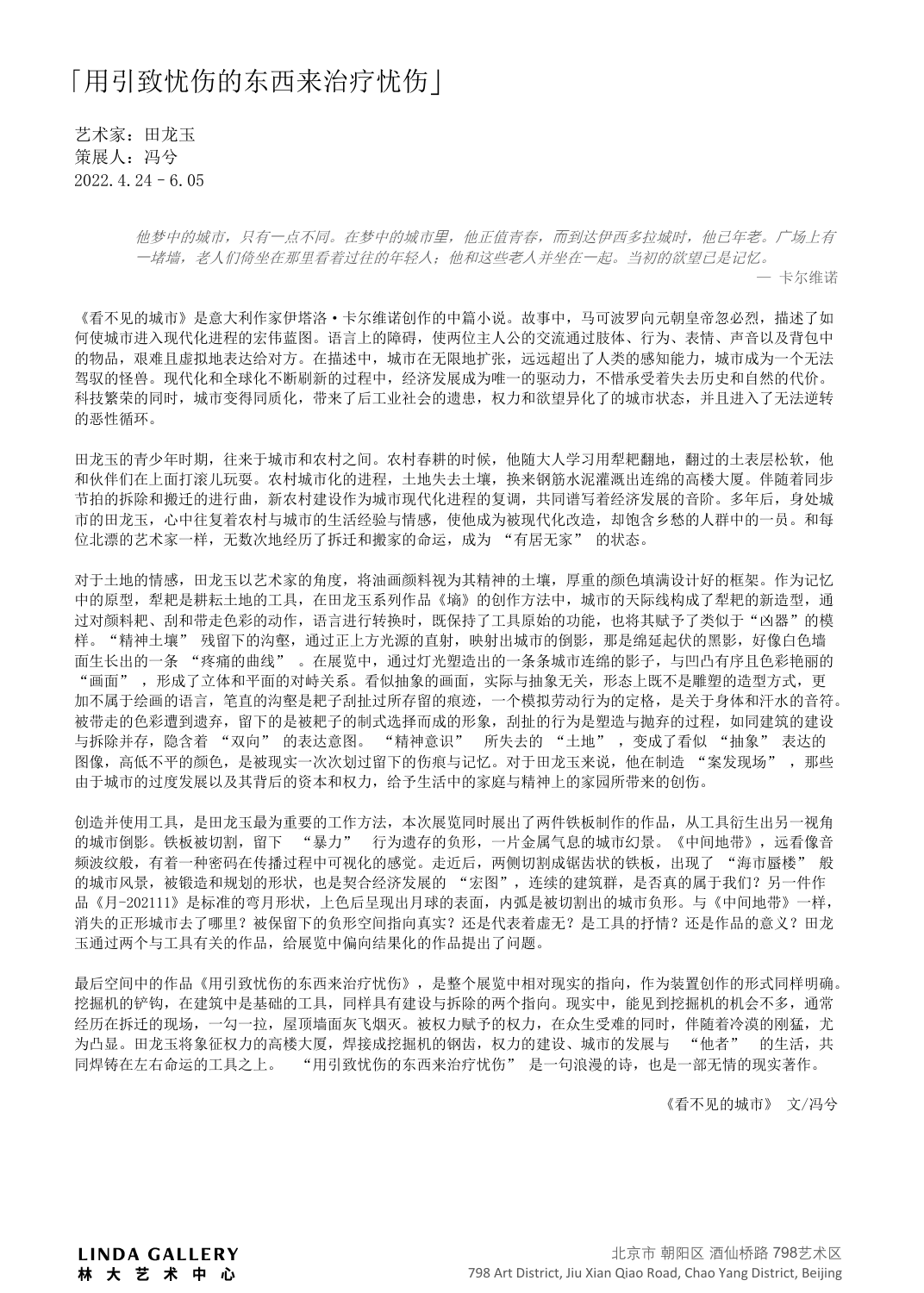## 「*Healing Grief with Burning Sadness* 」

## Artist: Tian Longyu Curator: Feng Xi 2022.4.24 – 6.05

He was thinking of all these things when he desired a city. Isidora, therefore, is a city of his dreams: with one difference. The dreamed-of city contained him as a young man; he arrives at Isidora in his old age. In the square there is the wall where the old men sit and watch the young go by; he is seated in a row with them. Desires are *already memories.*

-Italo Calvino

*"Invisible Cities"* is a novel by Italian author Italo Calvino. In the story, Marco Polo describes to Kublai Khan a grand blueprint for how to modernize cities. The language barrier between the two protagonists forces them to communicate with some difficulty through gestures, actions, expressions, sounds and objects pulled from a bag. In these descriptions, cities expand endlessly, far surpassing the human capacity to understand, they become like uncontrollable creatures. Amidst constant modernization and globalization, economic development has become the only driver, and the loss ofhistory and nature is the unfortunate price we pay. Homogenized cities and booming technologies bring with them the maladies of postindustrial societies. The urban condition, characterized by the alienating forces of power and desire, has become part of an unbreakable vicious cycle.

Tian Longyu approaches an emotional connection to the land from an artist's perspective. Taking oil paint as spiritual soil, he fills a well-designed frame with thick colors. The plow and rake, elements of prototypical memory, are tools for cultivating the land. When Tian created the series "The Scar", he added something new: city skylines. Through raking, scraping, and removing paint, he transforms the language of the work, retaining its original function, while giving it the appearance of a lethal weapon. The furrows left in the "spiritual soil" offer an inverted image of the city under harsh light from directly above. That undulating shadow is like a painful curve growing from a white wall. In the exhibition, the shadows of continuous cities created by light and the undulating, brilliantly colored images generate an antagonism between two and three dimensions. These seemingly abstract images are unrelated to abstraction. Formally, the works are neither modeled like sculptures nor painted like paintings; the perfectly straight furrows are traces left by a passing rake. This act that simulates labor symbolizes sweat and the body. The removed color is forgotten, and what remains are the forms that result from adaptations made to the rake. The act of raking is a process of definition and abandonment. Just as construction and demolition coexist, it implies a dual expressive intention. The land lost to spiritual awareness is transformed into seemingly abstract images and uneven colors, which are scars and memories left by the repeated scratches of reality. Tian creates "crime scenes" for the wounds that urban overdevelopment and the capital and power that underpin it have caused to families' lives and spiritual homes.

Creating and using tools are Tian Longyu's most important working methods, and this exhibition showcases two works made of sheet iron. In his inverted images of cities derived from farm tools, he cuts into iron plates, leaving behind the negative image of a "violent" action, an urban fantasy with a metallic quality. From a distance, *"A Middle Ground"* looks like sound waves or the visualization of a code as it is being communicated. As viewers move closer, the jagged shapes on both sides of the plate emerge, like a mirage, as an urban landscape. These forged and cut shapes also fit into the grand plan of economic development. Do these never-ending building complexes really belong to us? *The "Moon – 202111"* takes the standard crescent moon shape. After coloring, the surface of the moon is visible, and the interior curve is cut into the negative image of a city. Like in *"A Middle Ground"*, where did the positive image of that city go? Does the remaining negative space point to the truth or represent nothing? Are we simply seeing the lyricism of tools orthe meaning of the work? Through two works related to tools, Tian questions the more results-oriented works in the exhibition.

*"Healing Grief with Burning Sadness"*, the work in the final space, is more closely related to real situations and its form as an installation is more clear-cut. The bucket of an excavator is an essential construction tool, related to both construction and demolition. In real life, there are very few opportunities to see excavators, but they usually appear at demolition sites, clawing at roofs and walls until they collapse into clouds of grey dust. The power bestowed by power causes disaster, making its indifferent ferocity all the more obvious.Tian Longyu welded high-rise buildings that symbolize power onto the teeth of an excavator's digging bucket. The construction of power, the development of cities, and the lives of others are welded into the tools that control our fate. *"Healing Grief with Burning Sadness"* is both a romantic poem and a brutal depiction of reality.

"Invisible Cities" by Feng Xi